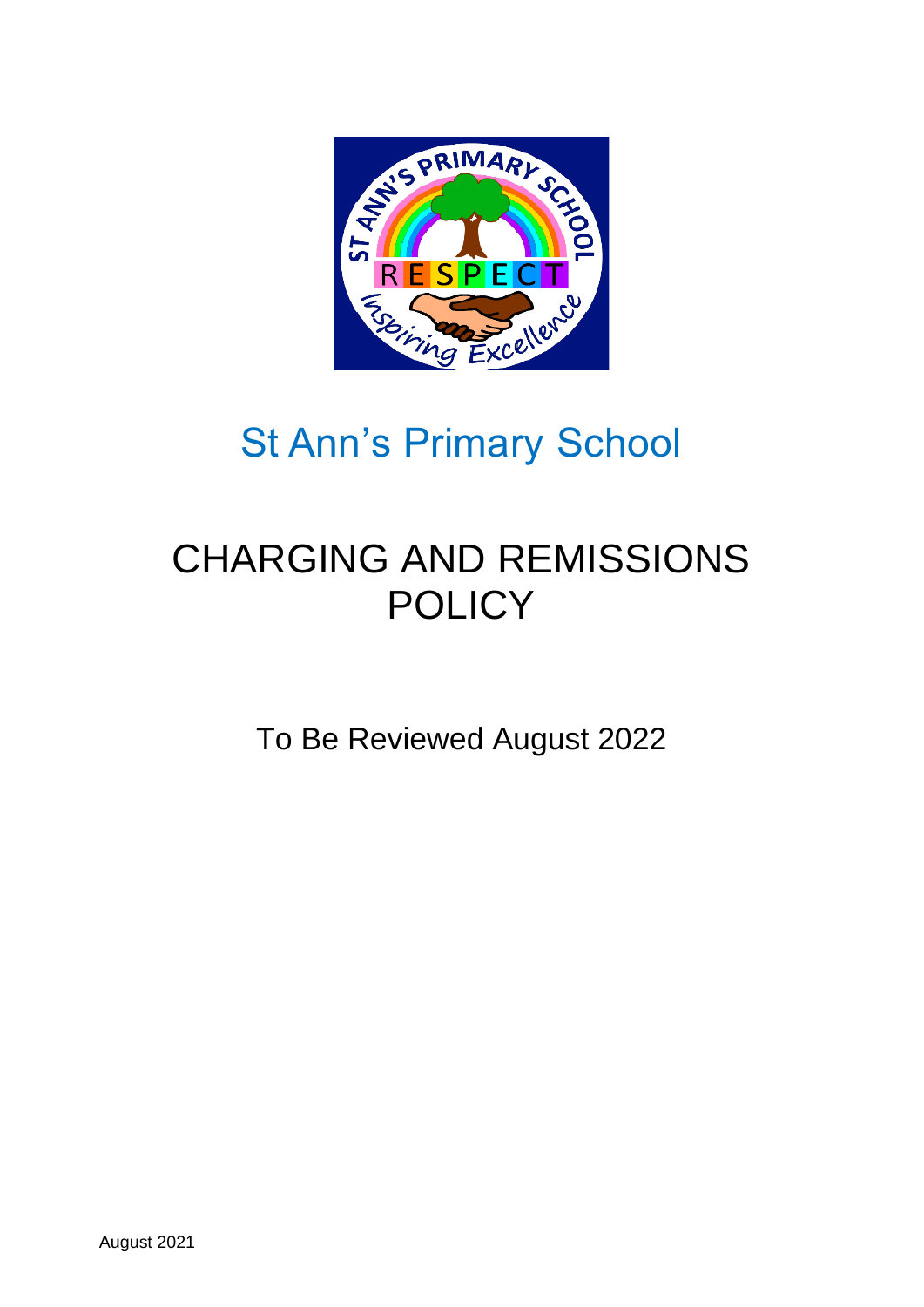## **Contents**

#### **[Statement](#page-2-0) of intent**

- 1. [Legal framework](#page-3-0)
- 2. [Charging for education](#page-3-1)
- 3. [Optional extras](#page-3-2)
- 4. [Examination fees](#page-4-0)
- 5. [Voluntary contributions](#page-5-0)
- 6. [Music tuition](#page-5-1)
- 7. [Transport](#page-5-2)
- 8. [Residential visits](#page-5-3)
- 9. [Damaged or lost items](#page-6-0)
- 10. [Remissions](#page-6-1)
- 11. [Monitoring and review](#page-6-2)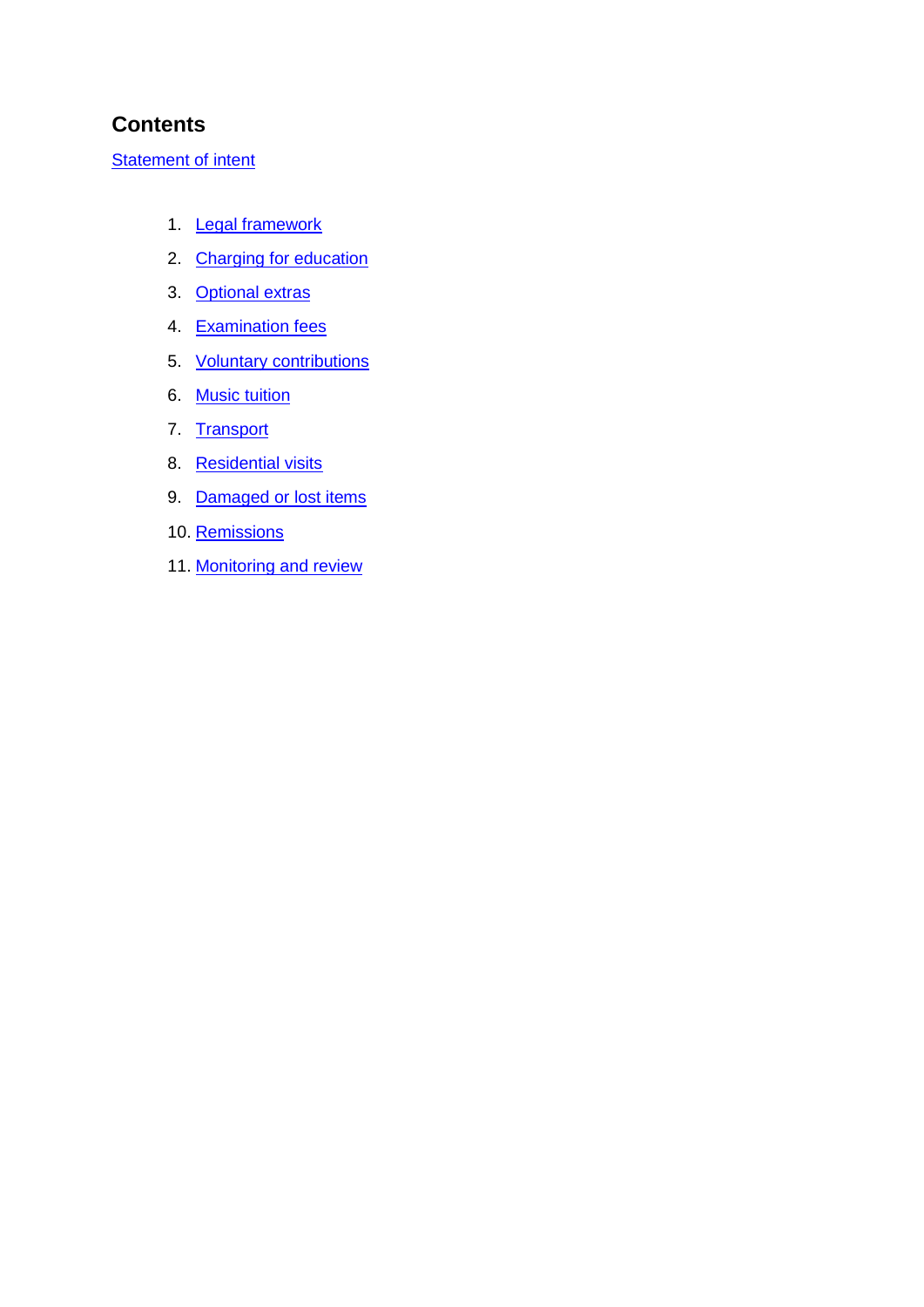# <span id="page-2-0"></span>**Statement of intent**

**St Ann's Primary School** is committed to ensuring equal opportunities for all pupils, regardless of financial circumstances, and has established the following policy and procedures to ensure that no child is discriminated against by our offering of school trips, activities and educational extras. In addition, we are committed to adhering to legal requirements regarding charging for school activities, and meeting all statutory guidance provided by the DfE. We promise:

Not to charge for education provided during school hours.

Signed by:

 $\lambda \wedge \infty$ 

Headteacher Date:

16th September 2021

Chair of governors Date: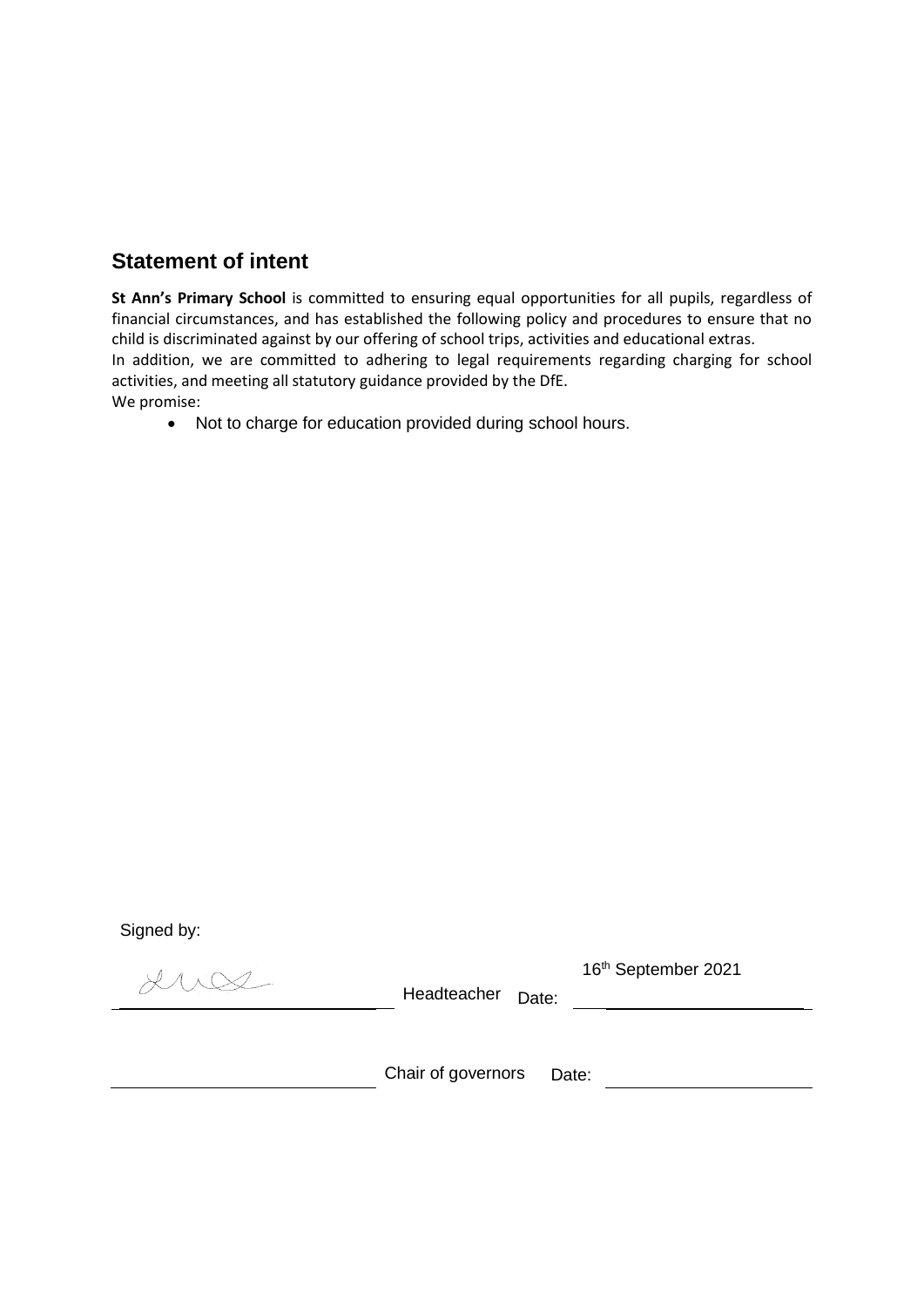# <span id="page-3-0"></span>**1. Legal framework**

- 1.1. This policy will have consideration for, and be compliant with, the following legislation and statutory guidance:
	- Education Act 1996
	- The Charges for Music Tuition (England) Regulations 2007
	- The Education (Prescribed Public Examinations) (England) Regulations 2010
	- DfE (2014) 'Charging for School Activities'
	- DfE (2015) 'Governance Handbook'

## <span id="page-3-1"></span>**2. Charging for education**

- 2.1. We will not charge parents for:
	- Admission applications.
	- Education provided during school hours.
	- Education provided outside school hours if it is part of the national curriculum, part of a syllabus for a prescribed public examination that the pupil is being prepared for by the school, or part of religious education.
	- Instrumental or vocal tuition, unless provided at the request of the pupil's parents.
	- Entry for a prescribed public examination, if the pupil has been prepared for it at the school.
- 2.2. We may charge parents for the following:
	- Materials, books, instruments or equipment, where they desire their child to own them
	- [Optional extras](#page-3-2)
	- [Music and vocational tuition \(in certain circumstances\)](#page-5-1)
	- Use of community facilities

### <span id="page-3-2"></span>**3. Optional extras**

- 3.1. We may charge parents for the following optional extras:
	- Education provided outside of school time that is not:
		- Part of the national curriculum.
		- Part of a syllabus for a prescribed public examination that the pupil is being prepared for at the school.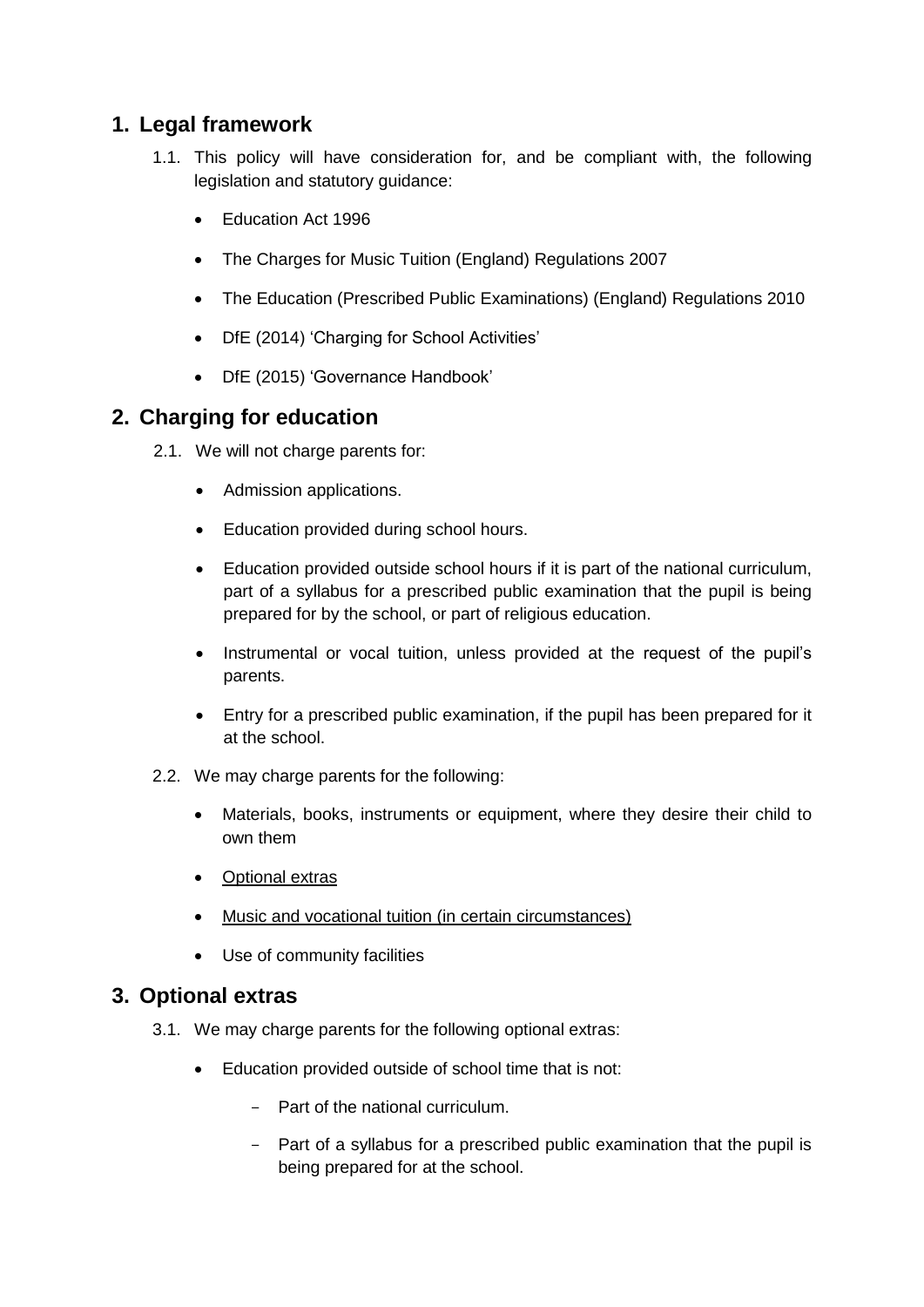- Religious education.
- Examination entry fees where the pupil has not been prepared for the examinations at the school
- Transport, other than that arranged by the LA for the pupil to be provided with education
- Board and lodging for a pupil on a residential visit
- Extended day services offered to pupils
- **Entrance fees**
- 3.2. When calculating the cost of optional extras, the school will only take into account the following:
	- Materials, books, instruments or equipment provided in relation to the optional extra
	- The cost of buildings and accommodation
	- The employment of non-teaching staff
	- The cost of teaching staff (including teaching assistants) under contracts for services purely to provide an optional extra
	- The cost, or an appropriate proportion of the costs, for teaching staff employed to provide vocal tuition or tuition in playing a musical instrument
- 3.3. The school will not charge in excess of the actual cost of providing the optional extra divided by the number of participating pupils. We will not charge a subsidy for any pupils wishing to participate but whose parents are unwilling or unable to pay the full charge. If a proportion of the activity takes place during school hours, we will not charge for the cost of alternative provision for those not participating.
- 3.4. Participation in any optional activity will be on the basis of parental choice and a willingness to meet the charges. Therefore, parental agreement is a pre-requisite for the provision of an optional extra.

### <span id="page-4-0"></span>**4. Examination fees**

- 4.1. We may charge for examination fees if:
	- The examination is on the prescribed list (which includes SATs, GCSEs and A levels), but the pupil was not prepared for it at the school.
	- The examination is not on the prescribed list, but the school arranged for the pupil to take it.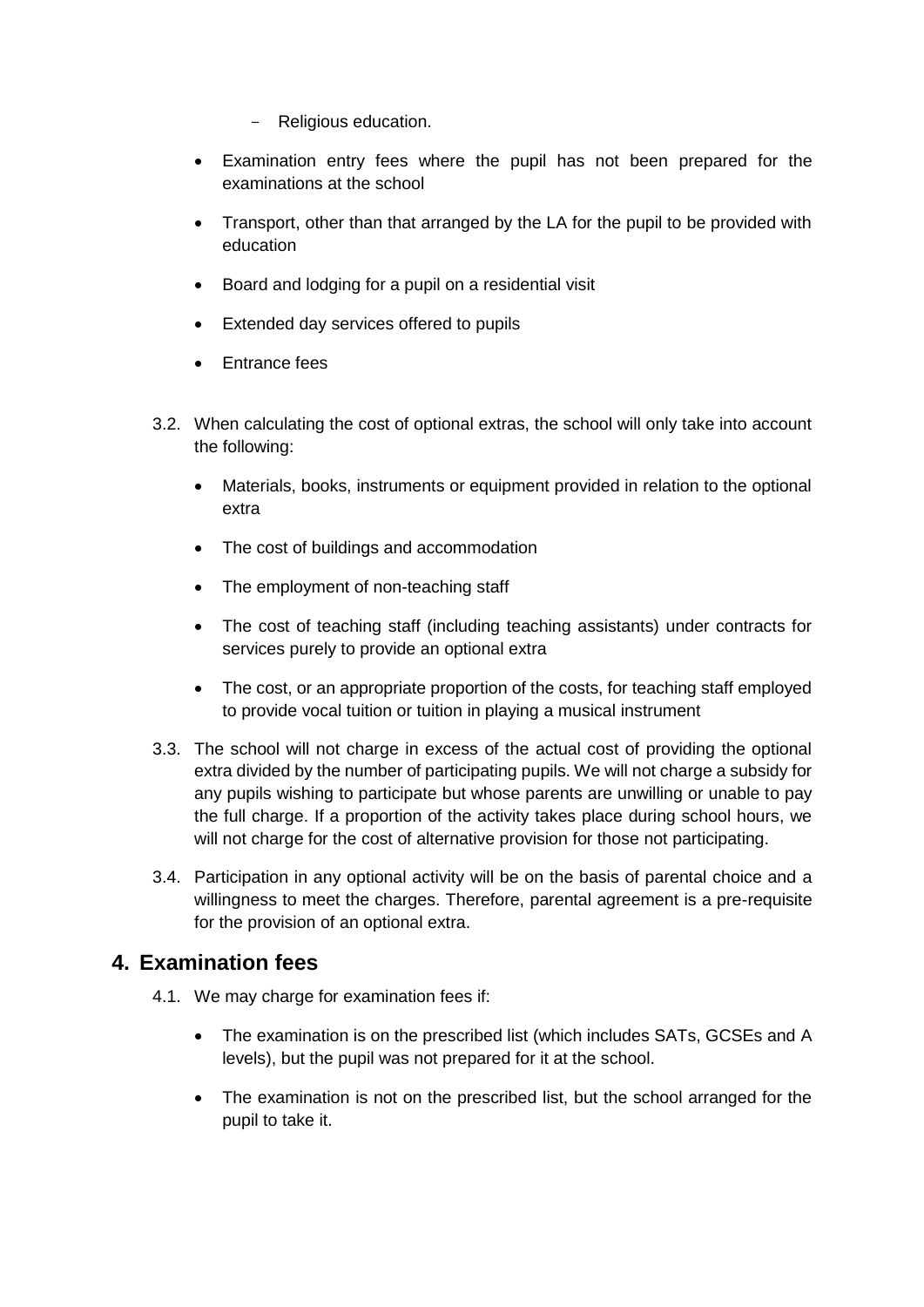A pupil fails, without good reason, to complete the requirements of any public examination where the governing body or LA originally paid or agreed to pay the fee.

# <span id="page-5-0"></span>**5. Voluntary contributions**

- 5.1. We may, from time-to-time, ask for voluntary contributions towards the benefit of the school or school activities. If an activity cannot be funded without voluntary contributions, we will make this clear to parents at the outset. We will also make it clear that there is no obligation for parents to make a contribution, and notify parents whether assistance is available.
- 5.2. No child will be excluded from an activity simply because their parents are unwilling or unable to pay. If a parent is unwilling or unable to pay, their child will still be given an equal opportunity to take part in the activity. If insufficient voluntary contributions are raised to fund an activity, and the school cannot fund it via another source, the activity will be cancelled.
- 5.3. We will include the cost of the whole trip on all trip letters sent to parents in order to provide them with this information. We will, however, strive to ensure that parents do not feel overly pressurised into making voluntary contributions.
- 5.4. The voluntary charges requested in the current academic year 2021-22 are £8.00 per pupil for a day trip and £4 for a half day. For a residential trip the charge is £25.00 per child and £15 for children on FSM. The remainder of the costs will be funded from the schools Pupil Premium Income and/or the whole school budget.

# <span id="page-5-1"></span>**6. Music tuition**

- 6.1. Music tuition is the only exception to the rule that all education provided during school hours must be free. The Charges for Music Tuition (England) Regulations 2007 allow for charges to be made for vocal or instrumental tuition provided either individually or to groups of any size – provided that the tuition is at the request of the pupil's parents.
- 6.2. The charges will not exceed the cost of the provision, including the cost of the staff providing the tuition.

# <span id="page-5-2"></span>**7. Transport**

- 7.1. We will not charge for:
	- Transporting registered pupils to or from the school premises, where the LA has a statutory obligation to provide the transport.
	- Transporting registered pupils to other premises where the governing body or LA has arranged for pupils to be educated.

### <span id="page-5-3"></span>**8. Residential visits**

8.1. We will not charge for: